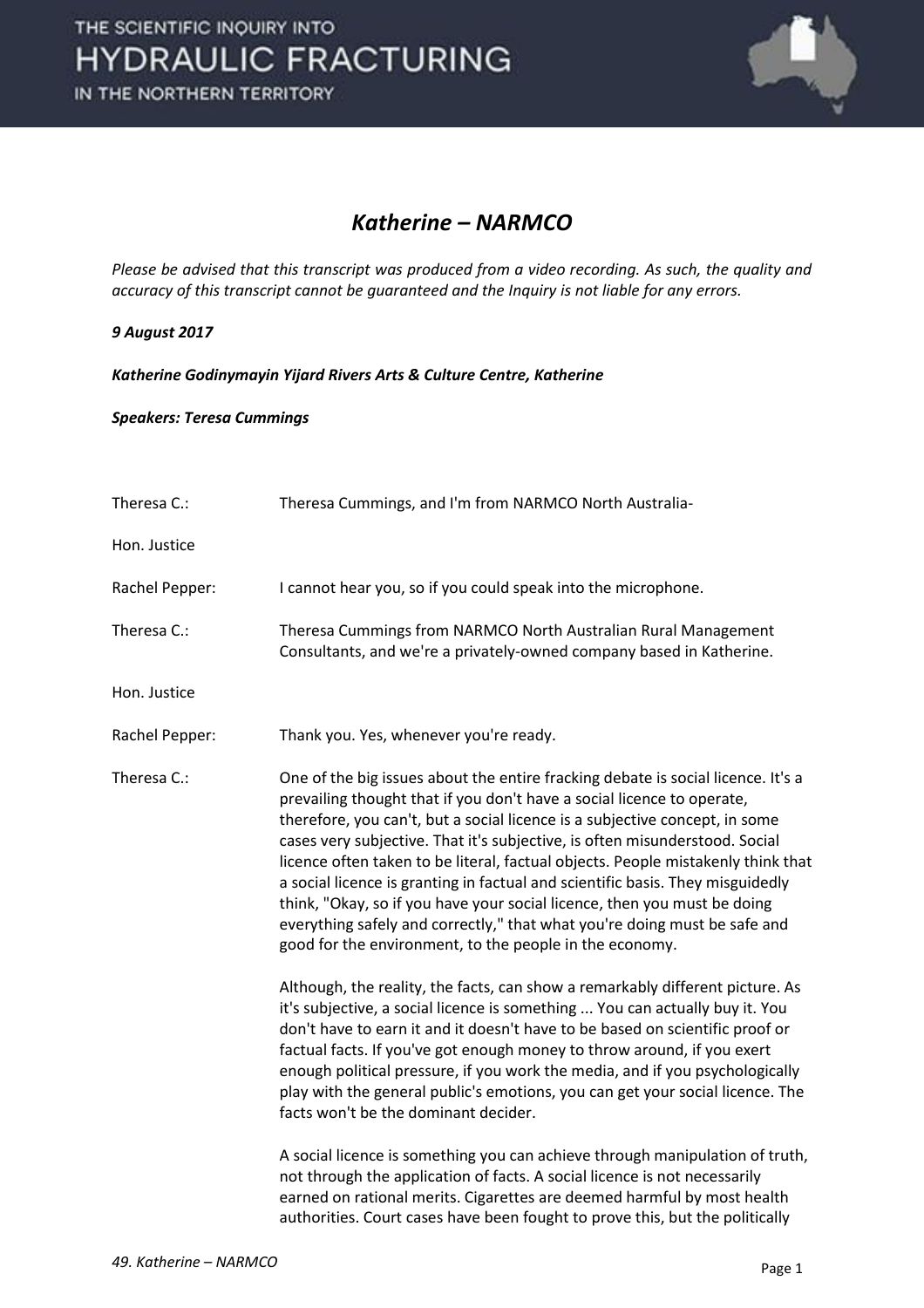

powerful and well-cashed up industry with brilliant marketing techniques have been able to continue to convince people to buy cigarettes, and there are now people lobbying in support of the cigarette companies, not just the industry itself.

 In fact, that marketing has convinced people, particularly young people, it's cool to smoke. In fact, youth numbers haven't decreased at all. You'll know you'll be doing something that the old people don't like, and it's risky and you'll be a rebel. What a great thing. They've even convinced people in poverty that it's an essential item to survive. If you're in a really poor situation, you need cigarettes to help you cope. That's how clever that marketing is, and there's a lot more about that industry that could be offered, but I think you get the picture. The social licence is something that's been gained by marketing a romantic or a feel-good-story. The activity may not be completely safe, it may not be overly clean for the environment, it may not be financially sustainable, but through good emotive marketing, a social licence can be gained.

 Nitmiluk Gorge in Katherine. It's an iconic, nationally renowned tourist attraction. It's a great story and a genuine story. Indigenous people renting their land to government who created the national park so people can access, from all over the world, and enjoy this stunning location, and indigenous people get a fair, economic return for the use of that.

 It has a good social licence. You can swim, canoe, hike, and take boat tours in the gorge. However, it's dangerous. People have died at Nitmiluk Gorge, or as a result of visiting Nitmiluk Gorge. They've been severely and permanently injured from taking part in a tourism activity in the gorge. People fall of cliffs, they have heart attacks, they severely overheat, and there's the constant threat of croc attacks, which, interestingly, generates more tourism activity when it occurs.

 Similar risks apply in all nature-based tourism activities in the territory and elsewhere. So despite tourism activity in Nitmiluk Gorge being risky, it continues to enjoy positive social licence. So much so that commonwealth government and NT government regularly invest in Nitmiluk Gorge to enhance the tourism experience, and there's been a recent announcement of a \$10 million investment over the next couple of years again.

 The NT pastoral industry has proven to be a dangerous occupation. It is one of, if not the, riskiest risk-ratings of worker's comp in the NT. Anecdotally, I've heard that New South Wales pastoral industry also has an exceptionally high risk rating for worker's compensation. Young people between the ages of 17 and 25 are particularly vulnerable in the NT pastoral industry. It's an industry that casually employs gap year students and backpackers and with minimal, if not negligible, training, puts them to work in dangerous situations.

 Too many do get injured, some permanently and severely, but the public is either blissfully unaware of this, or they turn a blind eye. The NT pastoral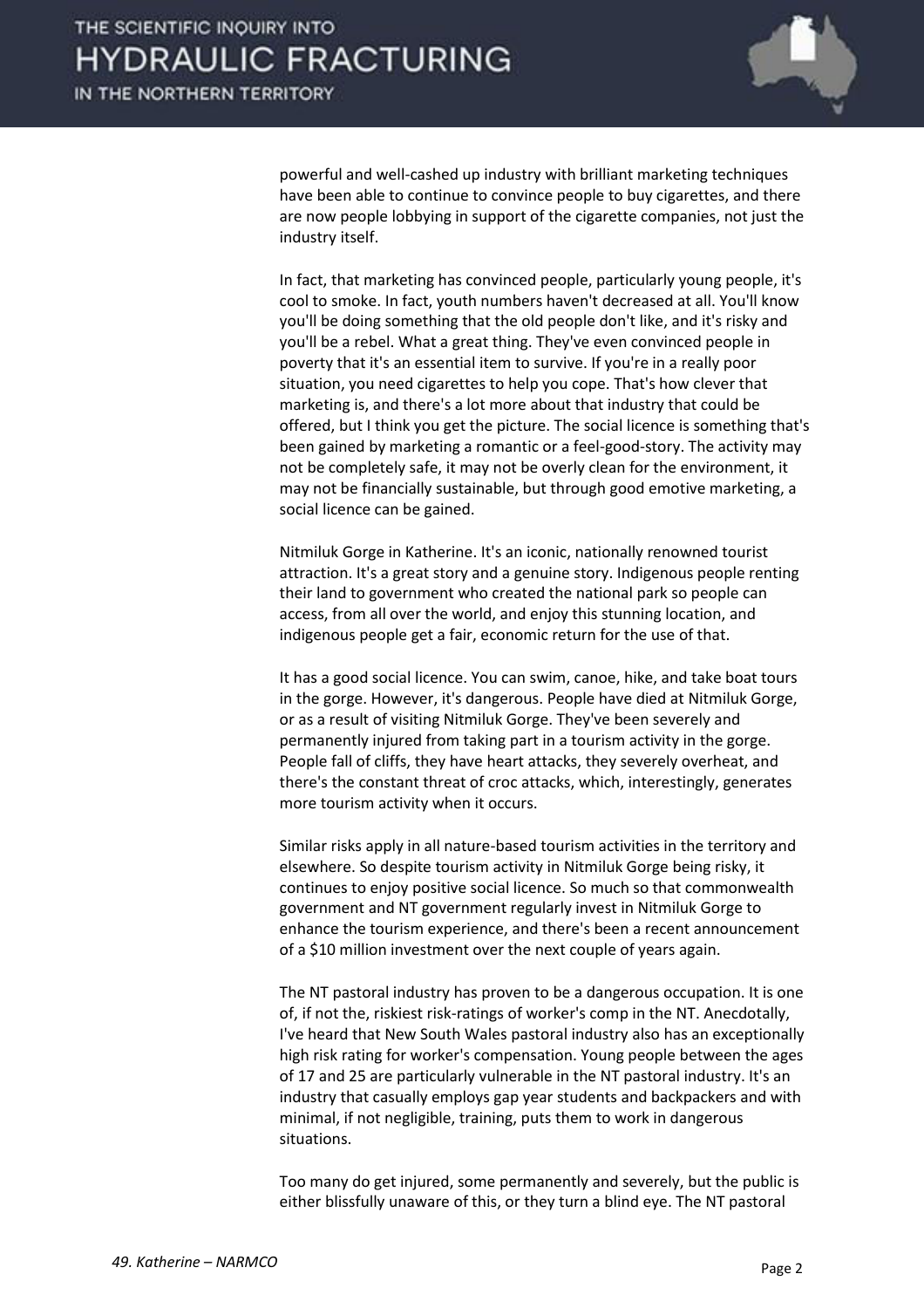

industry enjoys a good social licence, yet it could be said that it maims youth in its process.

 Both governments continue to invest heavily in this industry and in many ways, including the sizable department DPIF, dedicated to improve economic growth and sustainability of this industry on the basis of that good social licence also.

 You'll find significant environmental issues in the NT pastoral industry. Overgrazing, poor weeds and feral animal management, unintentional and intentional manipulation of the vegetation landscape, significant disruption to fauna habitat and food supplies, erosion and much more. However, this industry enjoys a good social licence. They have the public convinced they're doing a great job in environmental management. The industry works very hard to maintain this illusion, and they've been a powerful lobby group for many, many years.

 Again, the pastoral industry sells a story that they're a large employer, including of indigenous people. The facts tell a different story. The industry reports that you read say about 1200 people are employed in this industry. That doesn't indicate what percentage of those are casually employed. That's only as many as the banking and finance sector in the NT, which is a relatively small industry by comparison of perception.

 It's very small compared to other industries like retail or construction and health, who employ more than 8000 each. The manufacturing industry, which by perception is considered to be nonexistent in the Northern Territory, employs three times more people than the pastoral industry, yet the pastoral industry enjoys a good social licence because it's a larger employer of people, but the facts show this is a myth.

 Another aspect of the pastoral industry that is economically stable, however it's not that sustainable. It's extremely rare to find a pastoral family that's been able to buy a property and survive on the proceeds of their cattle herd alone. Off-farm income is very much the reality. Almost every family that's come into the NT and started with very little has had to rely on off-farm income or inter-family loans. Dad and the crew might go contracting other companies. Dad might get some heavy equipment and go out as a civil contractor. Mum might read the bureau of recordings. She may be a teacher. One of them may have a permanent job and come home and work the farm after hours.

 Daniel Tath, whom I think has made himself known to you, prominent protector of the pastoral industry, may have shared that he grows goats to supplement his income and his cattle herd. Nothing wrong with that, it's just the factual reality. The NT enterprise is not financially viable enough to support a family alone, particularly if there's existing debt involved.

 So social licence are not granted on fairness. One industry can be safer than the other, but the less safe industry can have a better social licence. Social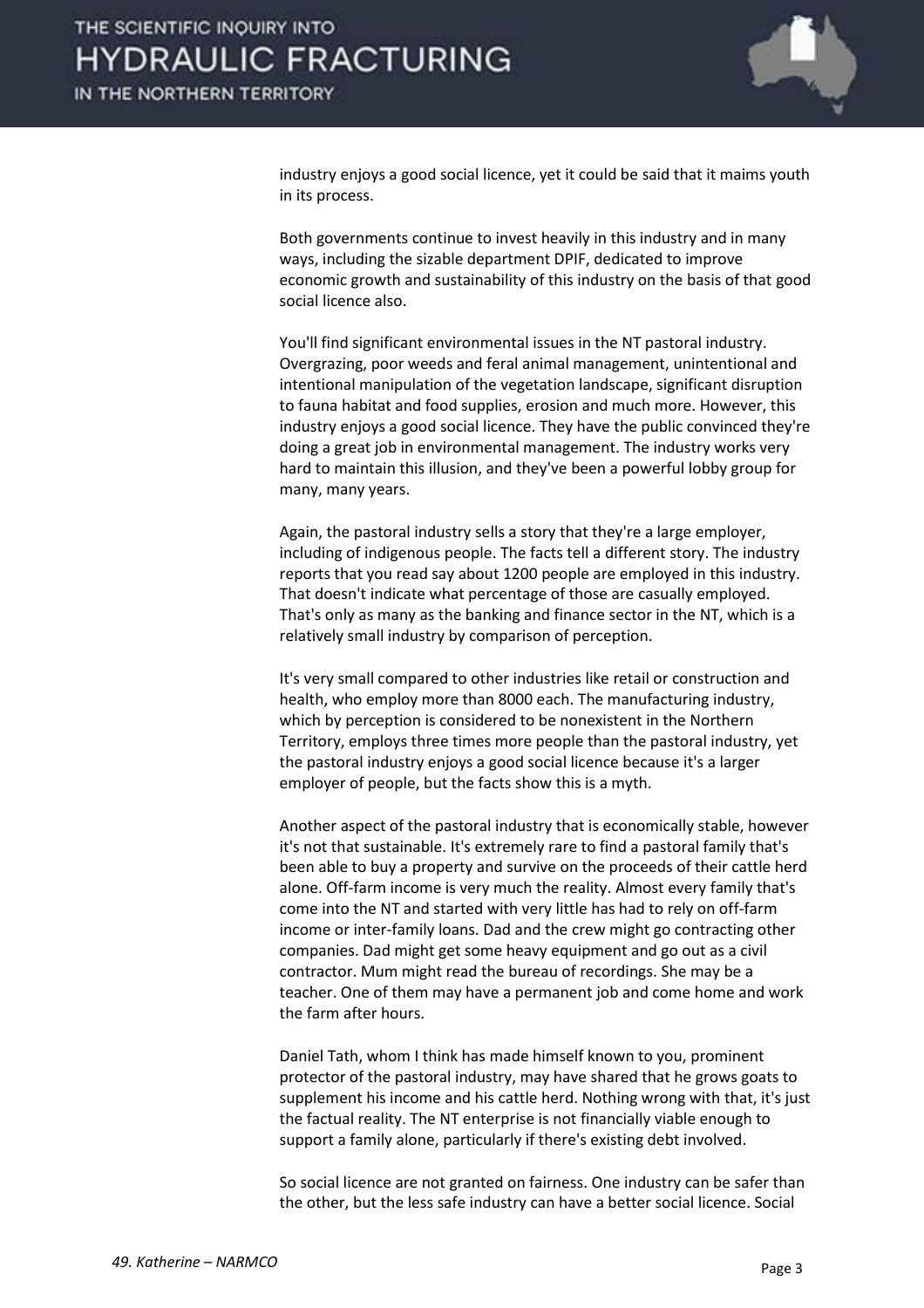

licences are not granted on fact. An industry can employ more people, but the lower employment industry can have a better social licence as being the larger employer of people. An industry can have demonstrably lower accident and incident rates than another industry, but still could be thought to be more dangerous than the one that actually is.

 To limit an industry's ability to function based on the extent of its social licence will mean making decisions that are not necessarily based on fact or fairness, and I guess as this is a scientific inquiry, making judgements about social licence, it's a subjective concept, and that would be a challenge.

 The panel's term of reference weighs heavily on the risk management, and as it should. What we're observing is the anti-fracking movement demanding a very low, if not zero-tolerance of risk for the natural gas onshore industry. It may be tempting to jump on that bandwagon, but to do so sets a very challenging and highly expensive precedence for all other recurring, sorry, all other current and future industries.

 You heard from Brent Murdoch from Vista Gold yesterday reporting or requesting that there be a clear delineation between the natural gas industry and what I'll deem or refer to as the hard ore mining. Brent points out that hard ore mining has already experienced the repercussions of legislation relating to land access relevant to the natural gas industry having an impact as his industry was swept up in that legislation by default.

 They'll be very tempting to apply stringent regulations or requirements to this industry, the natural gas industry, particularly to satisfy the very loud anti-fracking movement, but to do so could have very detrimental immediate and long-term financial impost on all other industries.

 It's fairly reasonable to say that most industries in the NT are young, in terms of development. They may have been here a long time, but they're still very young industries. It would be possible or fair to regulate the natural gas industry to have very strict weeds management requirements when so many other industries, driving around the countryside, with no weeds management practises currently.

 Interestingly, the natural gas industry has a self-imposed weeds management practise that it follows quite well and that clearly exceeds most other industry standards. Very few other industries do have these selfimposed or regulated standards. The pastoral industries has many visiting vehicles coming and going, road trains, sales people, stock inspectors, staff, pastoral and civil contractors to name a few. Pastoral properties are not required to decontaminate these vehicles, nor is there a self-imposed industry requirement or practise.

 Free travelling tourists and tourist companies drive across our outback freely, and there is no weeds management practises currently imposed on them, and you can imagine the outcry if the Grey Nomads got called out or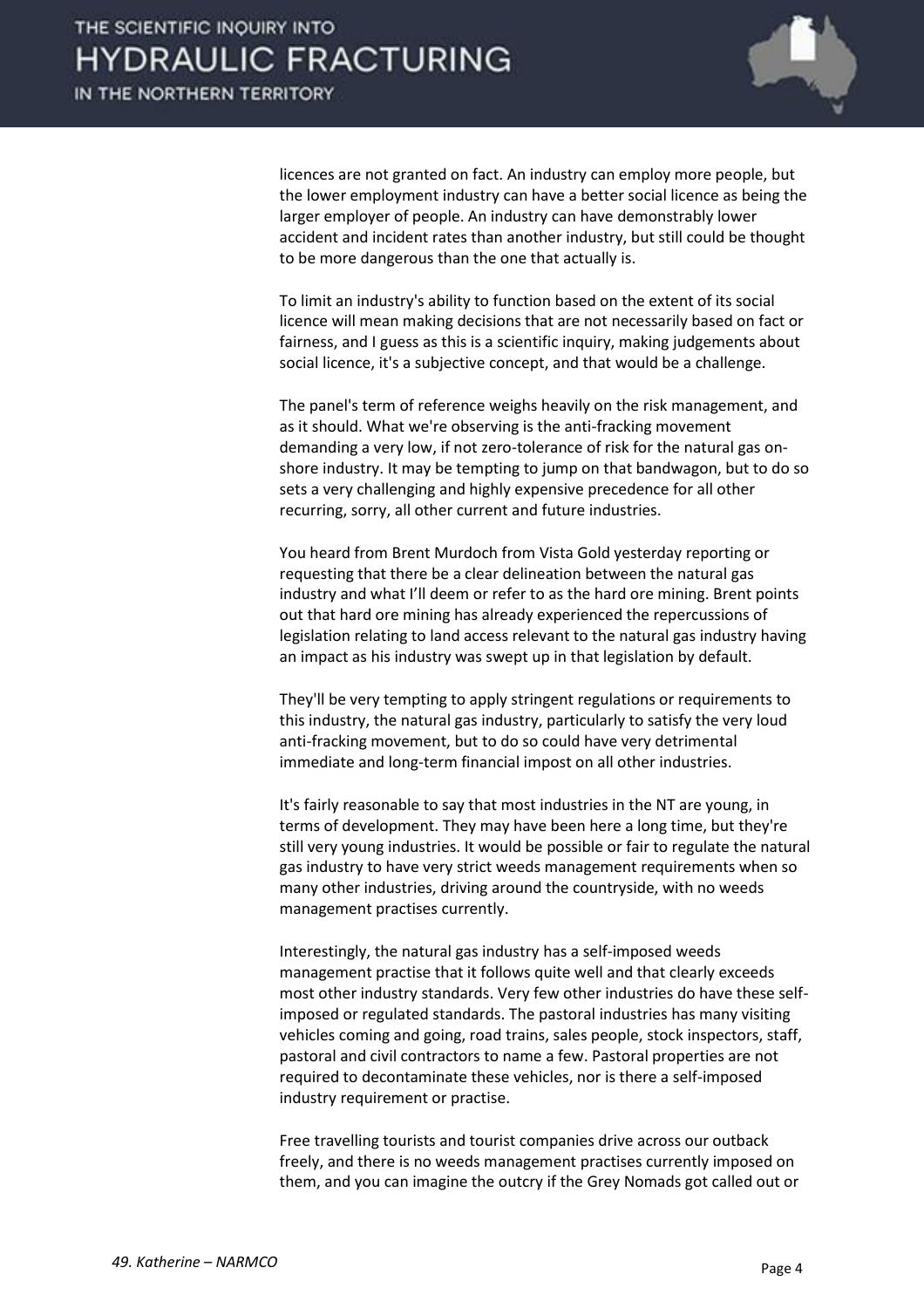

swept up in some sort of waste management practise as they drove around the countryside.

 There are a large number of vehicles driving out-bush to service indigenous communities on any given day. Government agencies teaches health police not-for-profit organisations. Indigenous people themselves travel freely across the country. All do so without regard to good weeds management practise.

 So weeds management practise is still in its infancy in the NT. Most management is stimulated and often financially supported by government, including in the pastoral industry.

 In Katherine tomorrow, the NT government is hosting a weed contractors information session to explain to industry about their move from educating property owners on their responsibility to move into the infancy of a compliance stage. So having spent ten years educating people about their responsibilities, financially helping them, and having a lot of programmes to actually get a weeds management practise underway, they're now at a stage of saying, "Okay, you now know you've got this responsibility. We're going to start to move into the compliance stage." But compared to other states, that's how far behind we are.

 Now there's a big cost impost on that, and so if we're saying the natural gas industry is legislated this level, there could be this unintended consequence of catching all the other industries that are nowhere near ready to move to that level of regime.

 We, as NARMCO, we are indigenous business development consultants, so we're in the process of helping a consortium of communities develop some quarries out on the western part of the region that will require them to get land access and in some cases land access on pastoral properties. Now, this business will start with zero finance and any grant funding that it can get from government.

 If, in the process of getting access to develop a quarry to get materials for roads that are so critically needed by all industries, they get caught up in land access bargaining, and the land-holder has a similar expectation that they will come forth with royalties and all other types of development that the large, well cashed-up industries can afford, little companies like this would not get started, or they would never be able to access the resources on that land.

 Currently, on pastoral properties, the Pastoral Act indicates that if you have a pastoral lease, you can expect people to come onto your land to harvest trees, and that can be didgeridoos. So again, from a land access point of view, you've got aboriginal people, hopefully, aboriginal people going out and harvesting trees to make didgeridoos, but if that caught up in some land access regime where there's got to be compensation and additional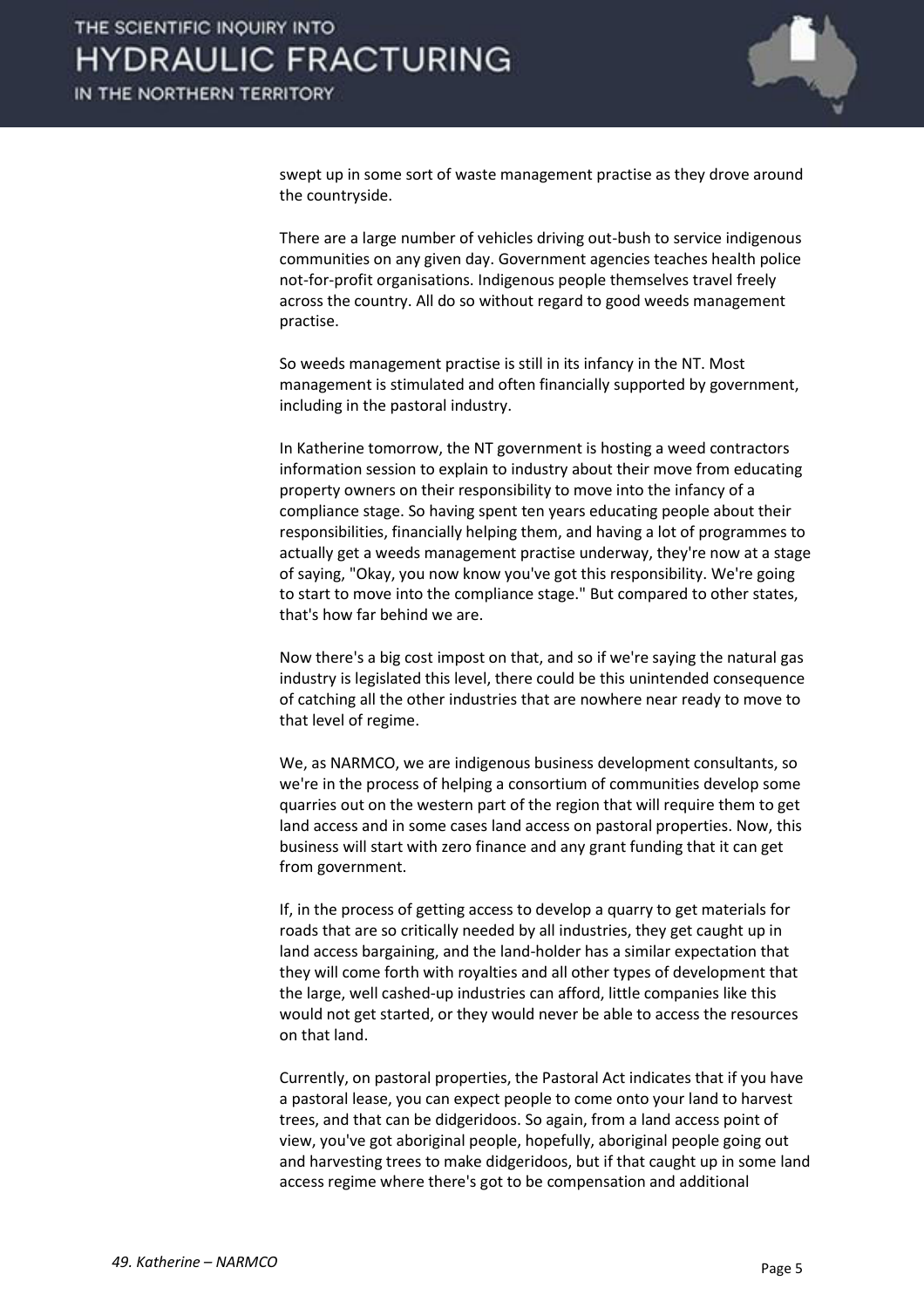

royalties and so forth, that could have an unintended consequence that could severely detriment their ability to harvest on those properties.

 We've got another aboriginal business who purchased an existing quarry lease. It was initially established 20, 30 years ago when environmental regimes were quite different. Before he could commence, he had to get a mine management plan, so that was a consultancy fee starting at about \$5000. Based on what findings of that were, he was going to have to rehab the site before he could even commence extraction, so he had all of these up-front costs the previous operator didn't, and to some extent, this is an industry that's still in its infancy, and somebody coming interstate might look at that management plan and say, "Gee, that's a piece of cake and very low impost, don't know what you're worried about."

 But when you're starting with nothing, a lot of aboriginal people are coming from generational poverty or coming off welfare, all of these additional upfront costs before you can even start to produce your product, nevermind sell it, is an added burden, and I can sort of see that potentially, in the quarry and extractive industry, any impost that goes on the natural gas industry could flow down the line sooner than we would like it to.

 We got another company who does a whole variety of things, but they do weeds management. They do roadside slashing, and they have government contracts to manage the roadside amenities, so taking the rubbish and restocking water and firewood and so forth like that, and just coming back to the weeds management, this company, ironically, is actually attempting to get work within the gas industry so they will have good weeds management practises, but just hypothetically, as they're travelling from the Stuart Highway out to the Cape of Carpentaria, if they have to decontaminate along the way, and on return at several locations, because they've gone into roadside stops, a bit like the tourism industry, just stands to make that very un-viable.

 We've got Bradshaw, sorry not Wade, but Bradshaw and Timber Creek Contracting Company, so an aboriginal company based at Timber Creek. They formulated as part of an indigenous land use agreement, and part of that is they were given some preferential treatment for some defence contracts. They've been operating for six or seven years. They've got to a stage now where the defence contractors are requiring that they become ISO compliant, if not certified. They got a quote \$800000 to implement [inaudible]. That's beyond them at this stage, although they are fortunate enough for in their industry that long term, they can possibly justify the cost and recoup the cost.

 But a lot of it, indigenous and non-indigenous business are getting started in industries that really could not afford to absorb that sort of cost, so whilst the mining industry does maintain that level of standard and insists on it, obviously if you contract to them, the economic return that you can get generally justifies taking those measures. But a lot of our other industries in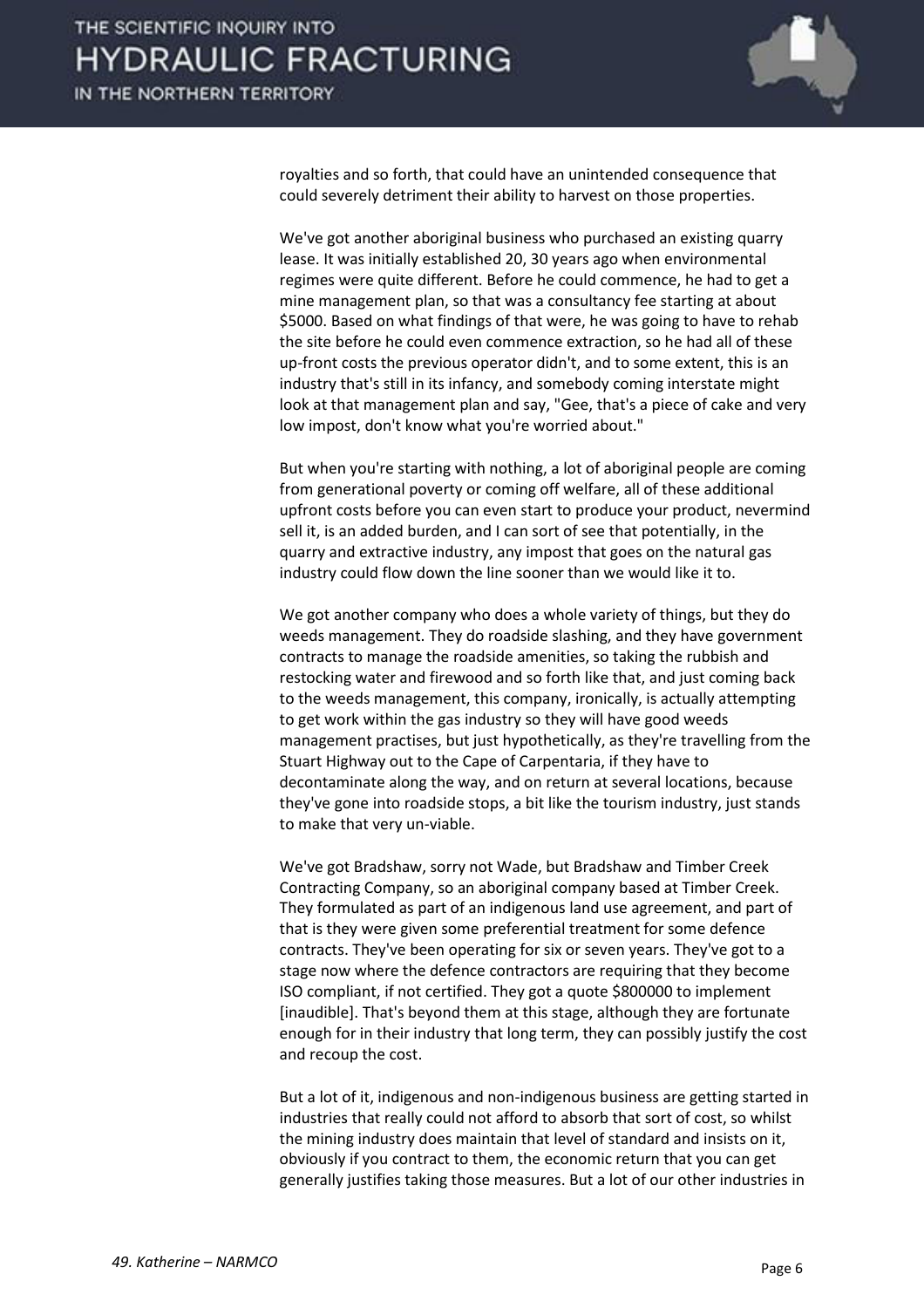

the NT are not that viable, and they're a long way from being able to absorb those sorts of costs.

 So I guess in closing on that sort of topic is that recommendations related to risk management, we would ask that you keep in context of the ... I guess cognizant of the unintended impacts that it could have on all other industries as these legislation recommendations flow through.

 I know that there's a view in the community sector largely coached by outside interests that the onshore gas should be stifled so as not to detract from the interest in investment of renewables. There's a number of concerns about what we consider to be this myopic view. It assumes that the energy companies that can't access gas will automatically focus on renewables. Renewables, broadly speaking, are still heavily reliant on government subsidies. For a company to have spare funds of a large scale RND, they need to be very viable and have cash reserves. Denying energy companies this opportunity to continue to generate revenue through gas reduces the likelihood of them being financially viable to continue with this and other RND.

 The view denies a number of small communities, including Katherine, the opportunity to generate income and generate new employment. Sustainable renewables, if achievable at all, is likely to be decades away. It's not fair and reasonable to expect this generation of businesses or this generation of employees, particularly youth, to be denied the access to the development of onshore gas industry. For an industry that is futuristic still has considerable question marks about its own economic and environmental sustainability, and importantly, its capacity to deliver truly consistent energy to meet the needs of all of the energy consumers.

 So colloquially speaking, the local community is being asked to take a hit in their pocket or to make way for a renewables industry that has significant unanswered questions regarding its environmental impacts. The infrastructure needed to generate renewables is very contentious. There are reports that indicate manufacturing a wind turbine with an expected lifespan of 20 years will not generate enough energy savings to cover its cost of manufacturing and operation. Manufacturing solar panels involves heavy consumption of energy and generates considerable toxic waste. Anecdotally, I've been advised that 60% of all supply of cobalt comes from the Congo, which child mining labour is still a reality. So there are concerns about the environmental impact, sorry, and there are concerns about the environmental aspects of disposing solar panels at the end of their life.

 There are many other real and potential environmental concerns about renewables, and whilst they remain relatively unanswered at this stage, we don't think that it's reasonable that the natural gas onshore industry should be denied an opportunity to develop in the NT based on similar concerns.

 The other one is about hidden agendas and you people are much better informed through this process than I am. Lock the Gate is essentially a land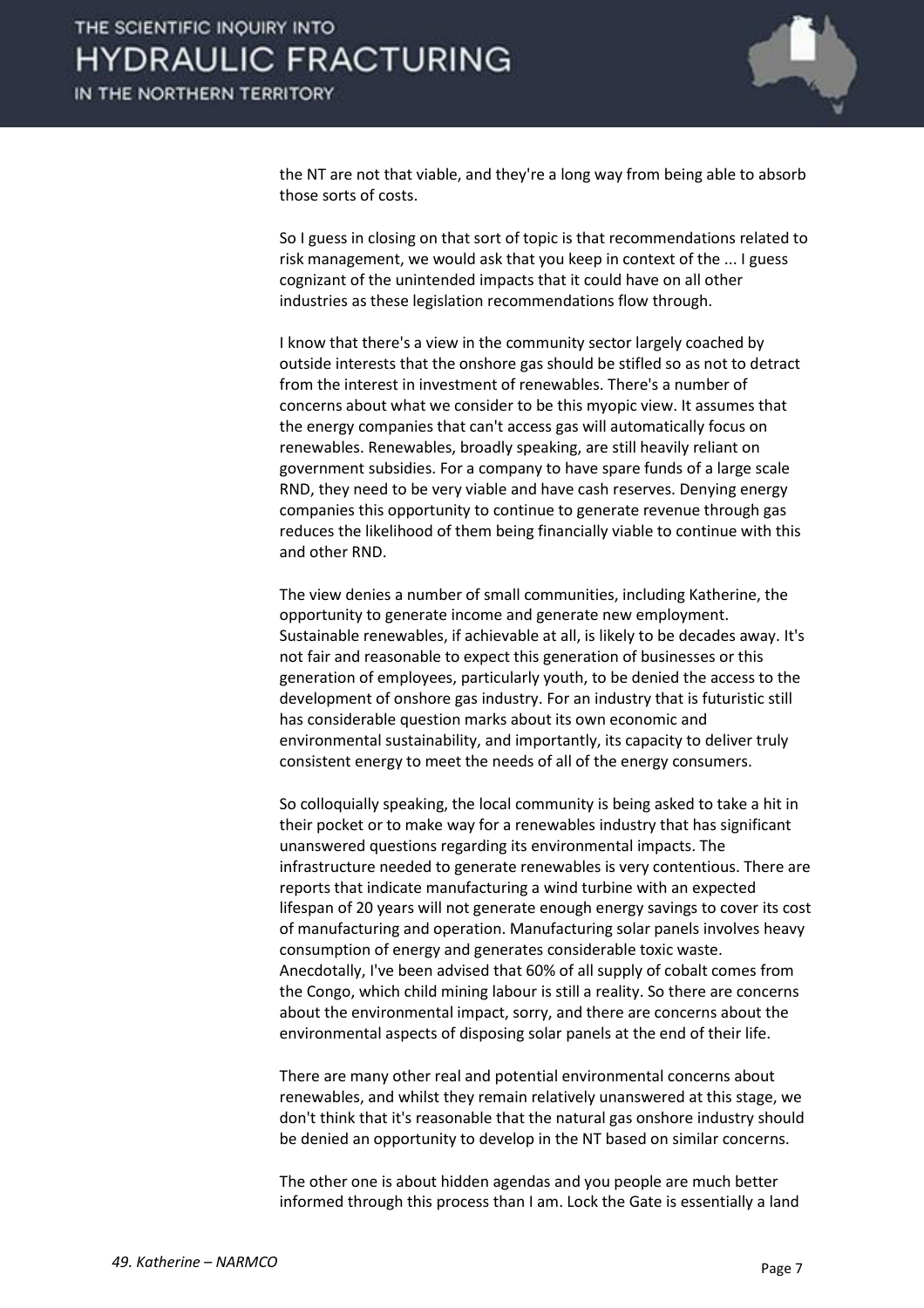

grab trying to change title of land. Some of the anti-fracking movements have overtly said, "We're really about stifling this industry for the investment into renewables," and there are other agendas going on as well.

 Sometimes we've got indigenous people, if you look at the Muckety uranium situation, the people the landowners most affected, they inform themselves, they travelled interstate, they received briefings from lots of experts and were well informed as they took this decision about the advantages and the risks. They made a well informed decision and agreed to a waste repository on their land. Non-beneficiaries, some closely involved, consider this route to be poorly and emotively informed, but some people, in assessing who was really driving that, it was the non-beneficiaries, so people who weren't going to be financially benefiting from that were then used as the catalyst by some of the anti-lobbyists, to the point that the landowners were pressured, the land council was pressured, and that decision was overturned.

 Now what we're seeing now is the Muckety people running two court cases against their land broker, the Northern Land Council. I guess we're seeing there are similar parallels here, and I mentioned in my previous briefing about the emotional manipulation of indigenous people, not necessarily for the right reasons. In an ideal, what we consider to be an ideal world, was if you were conducting an another intermittent review, would be commissioning a report on where is the money coming from that's funding the various anti-lobbying movements? What is their real agenda? Because it's not a concern about aboriginal people as we see it. It's not concern about the NT economy. It's not concern about the NT environment, 'cause there are lots of other NT environment issues out there that they're completely ignoring. In that sense, being asked to make decisions about stifling or limiting an industry, sorry inhibiting an industry from progressing based on some fairly dubious agendas.

 Yesterday in a question to Jeff Crowhurst was about business matching, about what is KMSA, its view about outsiders coming in and what we were doing. Business matching is something that KMSA actively encourages. Any outside business needs some sort or premises, so either a temporary or permanent one locates here. A lot of the industrial land is owned by local businesses, so as an outside business comes in, they will typically get connected up fairly quickly and local businesses may benefit, and they can become their agent, they can be sub-contracted, or they may actually be supplying other services and repairs are made straight to that company.

 So we've never considered outsiders necessarily coming in as a major threat. We understand that we don't have the scale, the expertise, or the overall skill capability, and that we do need to match business match-up and partner with other organisations. And in some cases, as Jeff probably didn't get the opportunity to articulate very well, but Crowhurst Engineering was a small mum and dad company for a number of years. They've just recently partnered up with Goodline, who are a national company with over 4000 employees. So it's now Crowhurst-Goodline, and they have a remarkable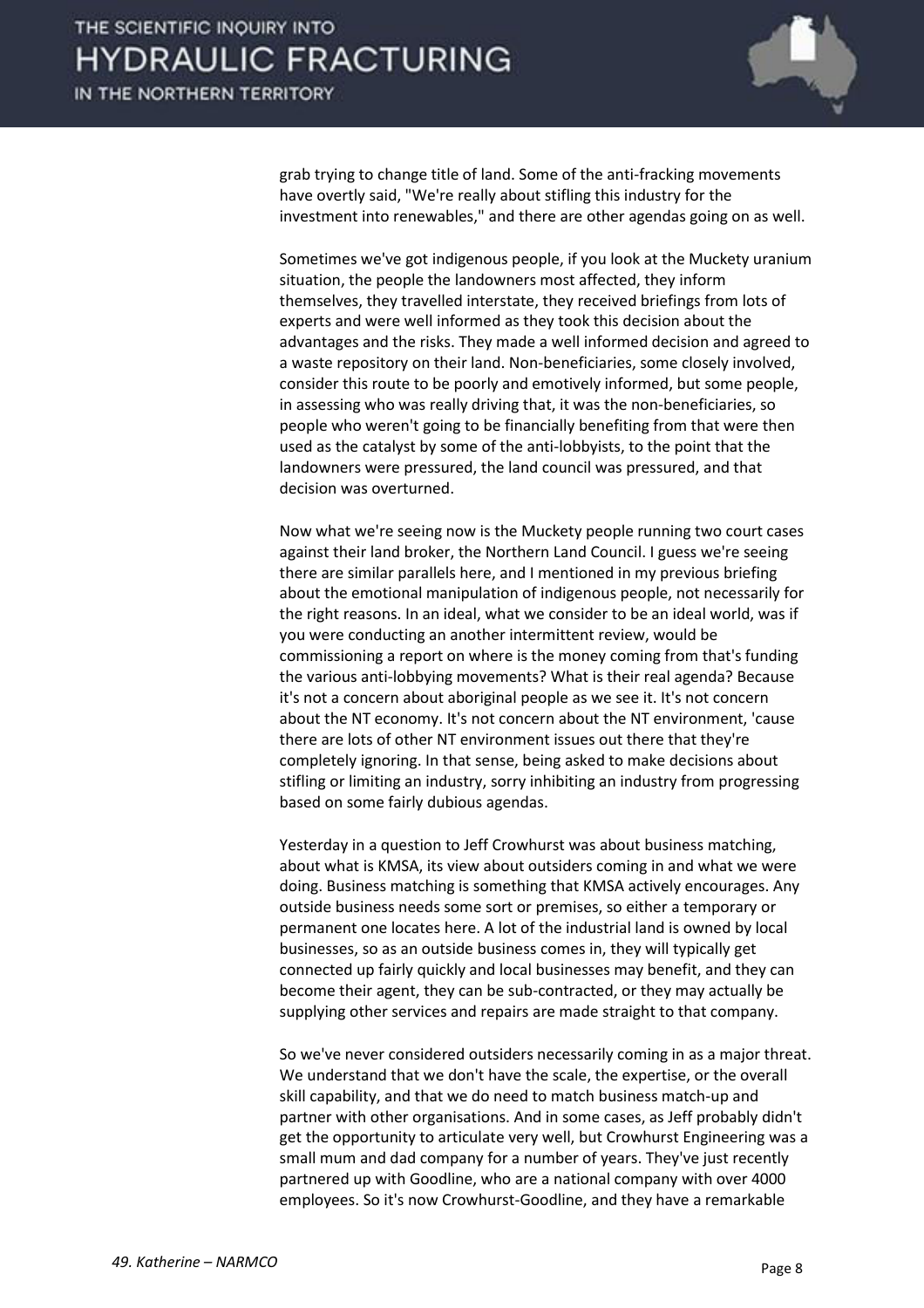IN THE NORTHERN TERRITORY



expansion of capacity overnight as they move into Goodline's systems, have access to Goodline's technology, have access to a pool of 4000 people that they can call on anytime they need skilled resources, so that's a very practical example where business matching has worked very well.

 I think there's probably a range of other issues, but that's probably the core of what I want to get across. Thank you.

- Justice Pepper: Thank you very much. Just want to ask you one question. I'm not trying to be clever by this question by any means, but what does social licence mean to you? I agree it's a term of some sort of indeterminate flexibility and meaning, but what does it mean to you?
- Theresa C.: I'd probably had to read up on it in the sense of the textbook of what it is.
- Justice Pepper: That makes two of us.
- Theresa C.: A level of, the community or the stakeholders have a level of trust that the deliverer of the activity is going to do so in a safe and sustainable manner that's not going to cause harm.
- Justice Pepper: That's pretty good.
- Panelist: Very good.

Justice Pepper: Absolutely. I can't argue with that. Great. Yes, Dr. Anderson.

- Dr. Anderson: Yeah, Ms. Cummings, I thought your analysis of social licence was excellent, actually, really excellent, and some food for thought. So I've got a question. How do you explain the different standards. So why is there a social licence for some of those industries? What is it about fracking, do you think, that has this social licence problem?
- Theresa C.: My belief is that the industry hasn't come and maintained a permanent presence in the region, so it is about developing relationships. Human natures inherently want to relate to people that they know and then the trust develops, so by not having a permanent presence in the territory generally, part of their problem was that the minister of the day, I guess there was some issues around whose responsibilities was it to educate the broad public about the process of fracking. So the government didn't come out and take that role. Then, they called inquiries. So the industry as we've interpreted felt, well, we better wait for the hulking report to come through before we go out, so there was still a big void. And there's also, in some parts of that industry, has been the view of, while we're exploring and we don't know whether we need to be permanently, whether it'll be viable or not to be there permanently or not, we don't necessarily consider that we have to actively engage with the community because that's, there's a cost attached to that.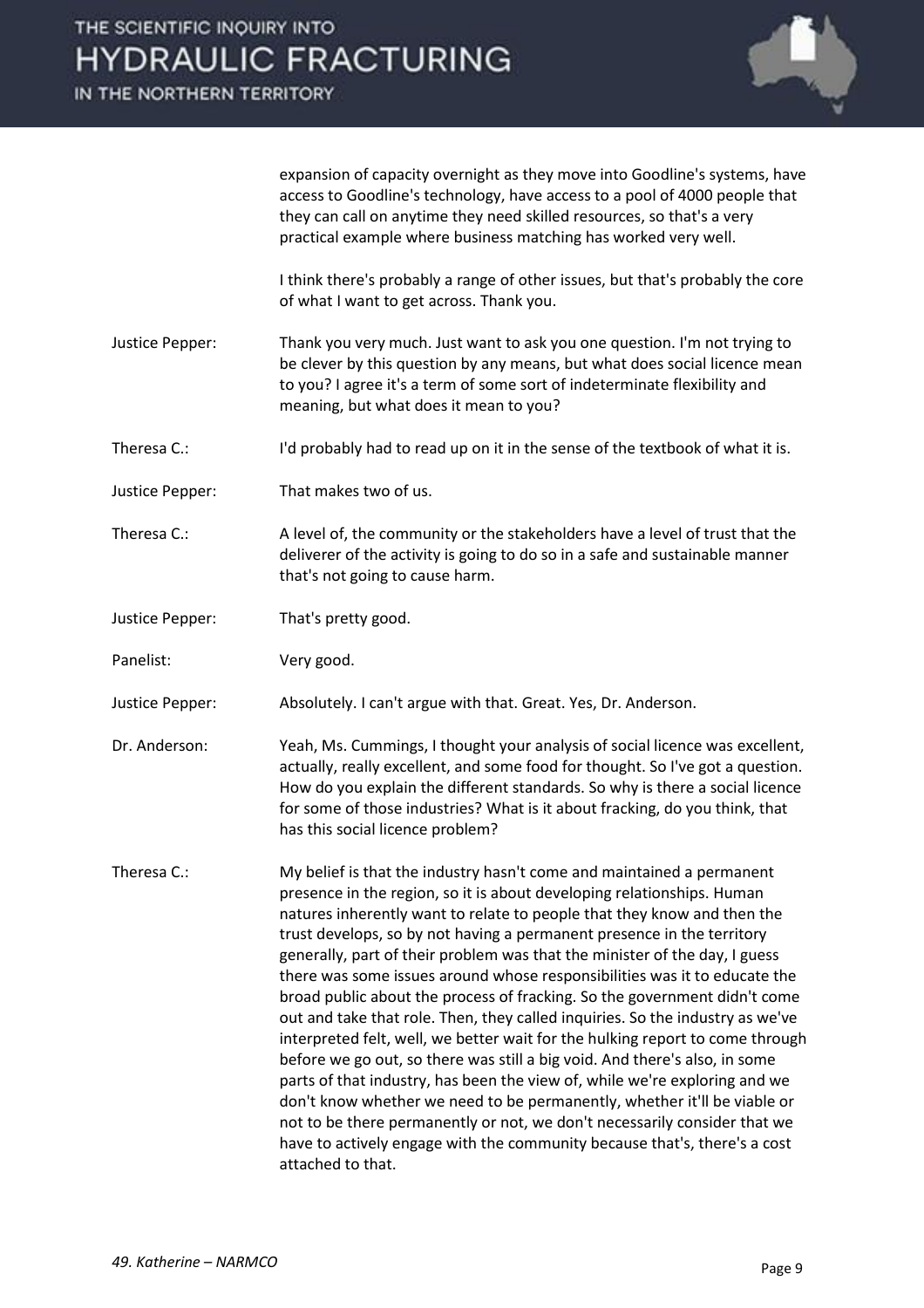

 So we'll wait until we know whether we've got a firm resource, and then we'll go and engage and educate the community, and it's that thought process that we see as, that may have been an okay theory, but because the reality over here of this anti-fracking movement, that theory isn't working, and you need to adjust that and come right back at the exploration stage and be here permanently and engage and educate very, very actively now. Well before now.

 But even now, as KMSA, it's very ... So Jeff mentioned, Jeff Crowhurst mentioned yesterday that KMSA is attempting to get a shop front financially supported by the industry, and hopefully government, but that would be a shop front with factual information where anybody can come in and the actual industry companies can display material about their particular project, have access to topic experts about their particular project and just be a resource for people.

 This is August. The government's expected to make a decision by February. In reality, this, in some sense, is all a little bit too late. But in the hope that the industry continue is something that still needs to be done if the industry is allowed to continue, and the sooner that we can get on with it, the better for all concerned.

 But that's been part of our dilemma is the industry hasn't wanted to be here permanently because there's cost impost on that, and there's been a philosophy around when they really needed to engage in the community as KMSA, I'm speaking as KMSA now, we very much been about, you already should've been here, coupled with the frustration of government.

 Probably the other aspect was the minster at the time took a very negative approach to the anti-lobbying movement. He didn't treat them respectfully. He engaged in abuse on social media that just caused them to get more angry and hostile, and in fact inflaming them kept them much more motivated in that process. In hindsight, that was horrifically unfortunate. Whilst a lot of that was going on in Katherine, his counterparts in Darwin were not taking a lot of notice that that was even going on, so this movement got very, very strong almost under the radar, and when it finally popped out of the box and government at senior level woke up, it was way too strong, and they were behind the 8 ball from then onwards.

 Commissioning a whole report, and even that wasn't well marketed. Coming into the last election, the then government was trying to decide, should it also suggest a moratorium to negate Labor's moratorium, and so even within government, it couldn't decide whether it should come out very strongly pro and educate, or whether it should go softly and negate by having the same moratorium, but as a consequence, it didn't fill that void in any way. That's my analysis.

Justice Pepper: Thank you. Yes, Professor Priestly, thank you.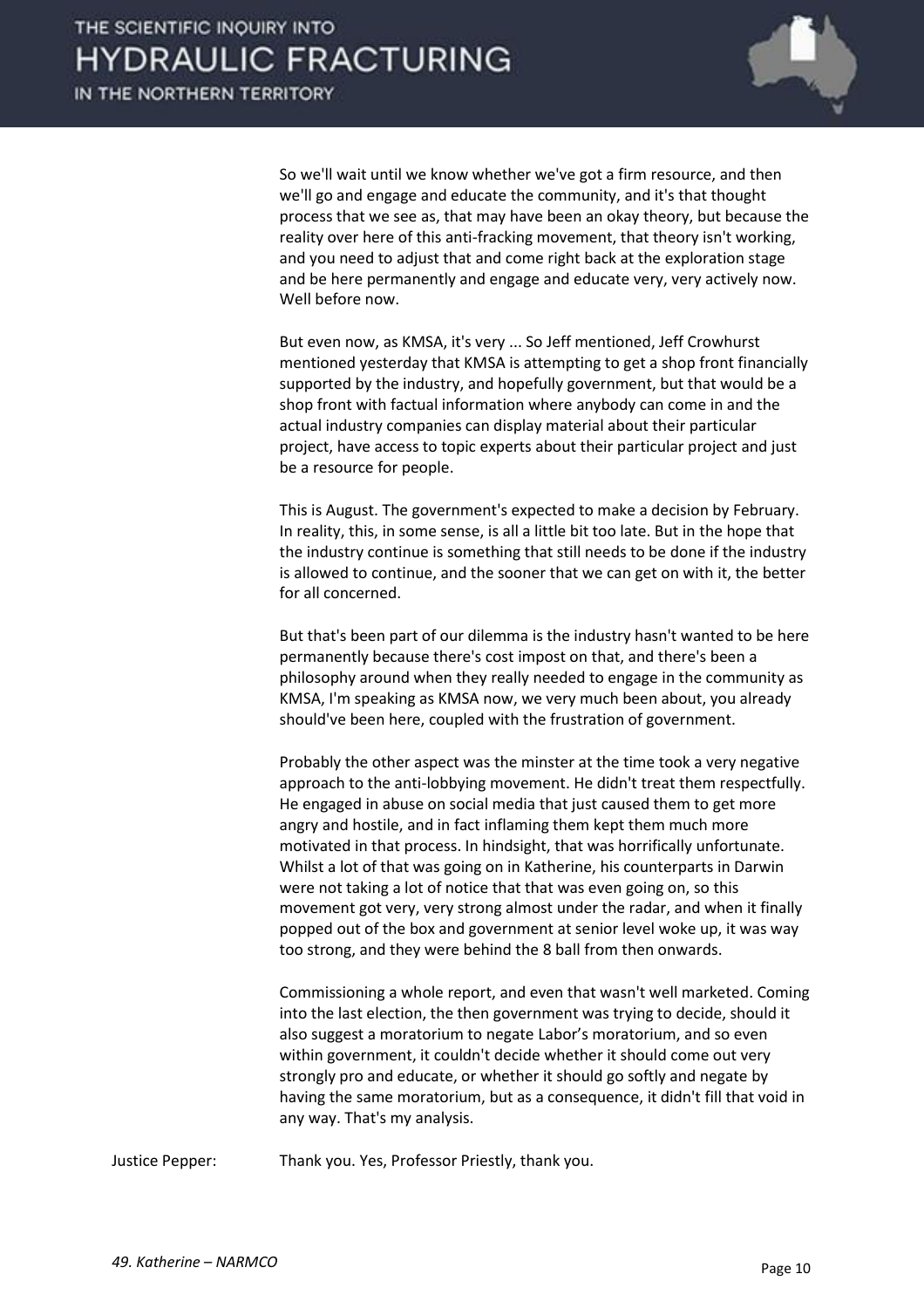## THE SCIENTIFIC INQUIRY INTO **HYDRAULIC FRACTURING**

IN THE NORTHERN TERRITORY



- Prof. Priestly: Ms. Cummings, at the consultations in March, you gave an indication that there was a degree of intimidation against those who wanted to talk about the economic benefits and so on, business benefits to the community. Do you think that that has changed at all as a result of some of the discussions that have gone on relating to this inquiry?
- Theresa C.: Not sufficiently enough. You'll pick up a Tennant Creek newspaper, and there is a recruitment advert there looking for positions for somebody to come work for an indigenous organisation, something or other Seeds, and that position is very much an anti-fracking lobby group, and that advert appeared in the last two or three months. So the anti-lobbying group is still working very hard. They're still out there sharing their propaganda. They are still in indigenous communities working actively. So no, I don't think so, and the group in the middle are closing their ears in the sense that they don't really know what to believe. So they just stopped listening, in some senses.
- Justice Pepper: Yes, Dr. Richie.

Dr. Richie: Yes, I thought that your discussion of social licence was excellent, but just put it to you that what, sort of the model that you're talking about, I think we all do to an extent, is the idea that it can be influenced. It's influenced merely by something, by the players themselves, so it's influenced by governments. It's influenced by the industry, or it's influenced by lobbyists, and which, how they position and who gets in first, has a major effect on social licence. Our experience on this panel has been that the evidence we've got, and I know we've talked at focus groups, and we ask, "On what basis have you formed these views?"

> It's largely personal, and so people know people who know people or who have experienced the industry in Queensland and New South Wales and have had families that are affected by it. That seems to be the main driver for how they feel about the industry. And I think that, in many ways, social media and the connectedness of ordinary people has been more important than the spin that's done by industry, lobby groups, or the government, and that dealing with the industry will not have a social licence until it actually is an industry that productively engages with the community and can be seen to be doing so. So it's not a matter of spin or who gets in first, it's a matter of actually doing it properly. The evidence we've had from the industry in Queensland is that it still behaves like an international corporation and grows out the top of local people whenever it's in the interests of the industry to do so.

 That's the evidence we've got, and I think that I just sort of put it back to you as where we're up to, at least so far on the panel.

Theresa C.: Okay. My only comment to that is that stories about people are being fed by people from the anti-lobby group who are imbedded and getting the face to face relationships. Yes, there is the view that industry ... And even from KMSA's point of view, we said right from the start, we were very naïve about